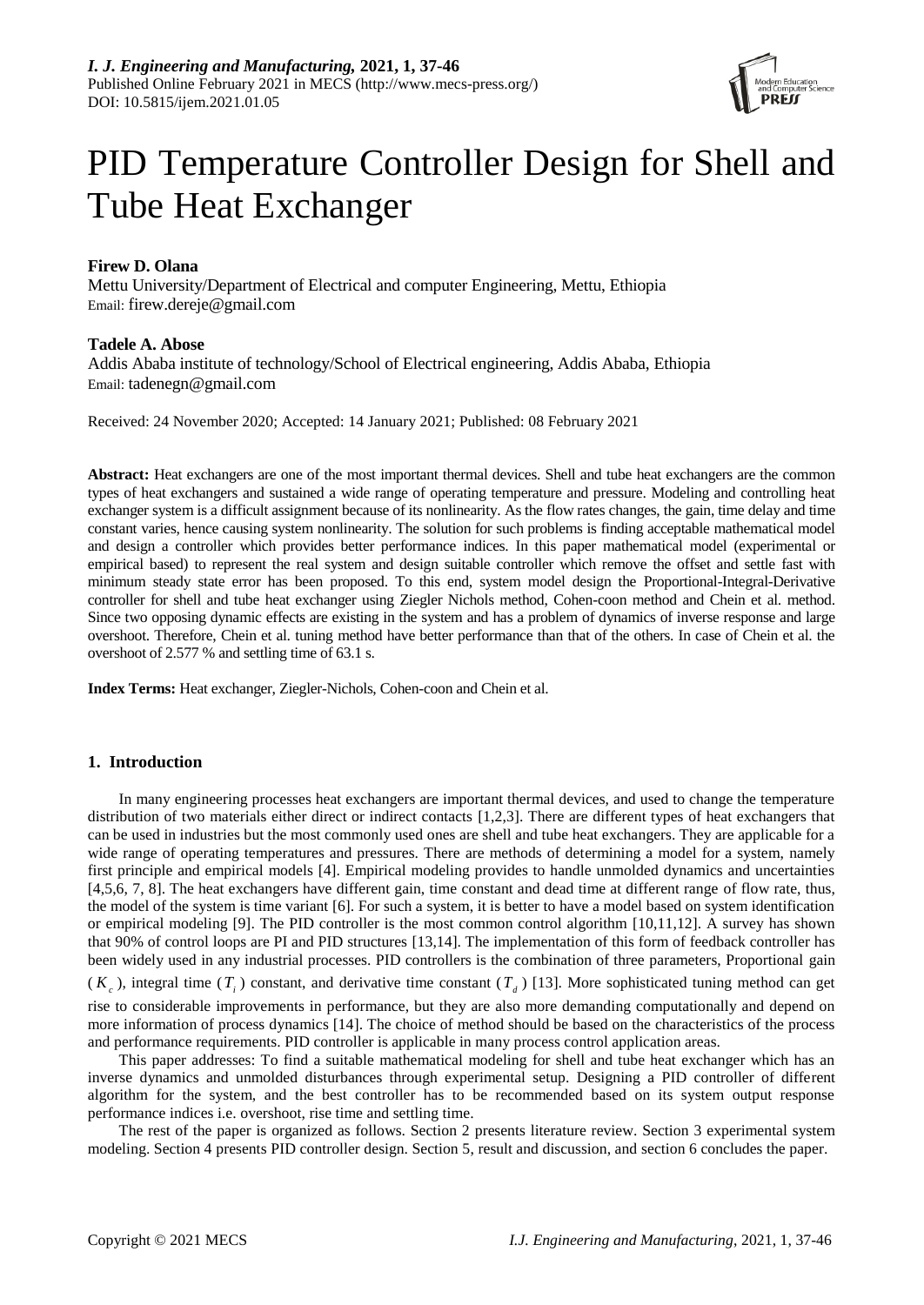## **2. Literature Review**

In the following literatures, approaches and methodologies, result and discussions, and future works have been concluded.

Authors in [15] explain the application area of heat exchanger and the approach of control strategy as follow in their research entitled "*PID control of heat exchanger system"*. And, they have concluded as follows:

The paper has taken a case study of heat exchanger system and evaluates different methods to control the outlet fluid temperature. Firstly, a classical PID controller has been designed to achieve the control objective. But due to the unsatisfactory performance of the PID controller a feed forward controller has been designed and placed in the forward path of the system. To further increase the efficiency of the system the internal model based PID controller has been designed and implemented. The internal model based PID controller gives satisfactory performance in both steady state and transient state in time domain analysis. The performance indices of all the controllers have been also evaluated. The paper takes the process model to be the same as the process, which is practically impossible to achieve. Implementation of direct model and inverse model-based controller and apply system identification as well as neural networks concepts for estimation of process model has been proposed as a future work.

The authors in [16] have concluded the following points in their research "*Temperature Control of Shell and Tube Heat Exchanger by Using Intelligent Controllers-Case Study* ".

In this paper, design of a temperature control of a shell and tube heat exchanger based on Neuro -fuzzy PID control has been discussed by comparing it with PID and Fuzzy PID. The analysis of fuzzy controller has been designed in MATLAB. The fuzzy self-tuning PID control system model has also been designed by SIMULINK. The results suggested that self-tuning parameter of fuzzy PID controller has a smaller system overshoot, faster response and less steady state error thereby making it stronger than conventional PID controller. The paper concluded that fuzzy selftuning PID control has better dynamic response and steady state error characteristics.

The authors in [17] have explained the following ideas in their research entitled *"Control Strategies of Heat Exchanger"*.

From the experimental part, it has concluded that the heat exchanger behaves like an integrator dynamic. It represents an unstable process response, which acts similar to ramp input. Any disturbance or set point changed detected in the process will result in gradually decrease or increase of process variable moving towards the set point or away from the set point. Increment in manipulated variable (MV) gives a reverse acting process response while decrement in MV gives a direct acting process response.

The authors in [18] have done the paper entitled "*Cascade PID temperature controller for FOPDT model of shell and tube heat exchanger based on Matlab/Simulink*". They targeted PID controller tuned using Ziegler Nichols method, and results large over shoot of 36.54 %, and rise time of 121.5 second. The author's conclusion reveals that controlling and tuning mechanisms are unsatisfactory. Thus, another tuning method which gives better performance indices is more appealing.

The above researches reveal that the heat exchanger control system is nonlinear by nature, and difficult to control with conventional PID tuning methods. Which in turn results in poor performance indices? The other thing taken in to consideration is most research works of heat exchanger control are used the first principle modeling. Contrastingly, in this thesis the modeling of the system is based on experimental activity, and the controller design is based on recent PID algorithm with proper simulation

#### **3. Experimental System Modeling**

System modeling has been carried out using the method of empirical modeling (system identification) that handles all operating ranges. Firstly, the partitioning strategy is based on an experimental partitioning that takes all flow rate ranges into account. [13,14,19]. The laboratory heat exchanger shown in Fig.1 is designed to demonstrate heat transfer in a shell and tube heat exchanger with seven tubes and three transverse baffles in the shell. In normal operation, the hot fluid flows from the hot water circulator to one end cup of the shell and passes through the bundle of stainless steel tube; the cold fluid flows from the cold water supply through the cylindrical shell. This type of exchanger consists of a nest of parallel tubes enclosed in a cylindrical shell. Heat is transferred between the fluid flowing through the tubes and another fluid flowing through the cylindrical shell around the nest of tubes. A series of baffles inside the shell performs different functions: support the tubes, prevent vibration caused by flow and guide the flow back and forth across the nest of tubes which increases the velocity of the fluid and the beat transfer coefficient. The dimension of the laboratory heat exchanger for this experiment is  $1.5 \times 0.7 \times 2$  m. This experiment takes 200 L/h of cold water or disturbance variable, hot water input as manipulated variable and cold water output as controlled variable. Performing the experiment by applying Binary pseudo random signal in to the manipulated variables i.e. varying the manipulated variable flow rate from 150 L/h up to 450 L/h, in a response recording the output temperature of cold water. Finally, based on input-output data acquired from the experimental test, the system model in equation (1) and (2) has been obtained using system identification. As shown in Fig. 1. It is a laboratory shell and tube heat exchanger plant.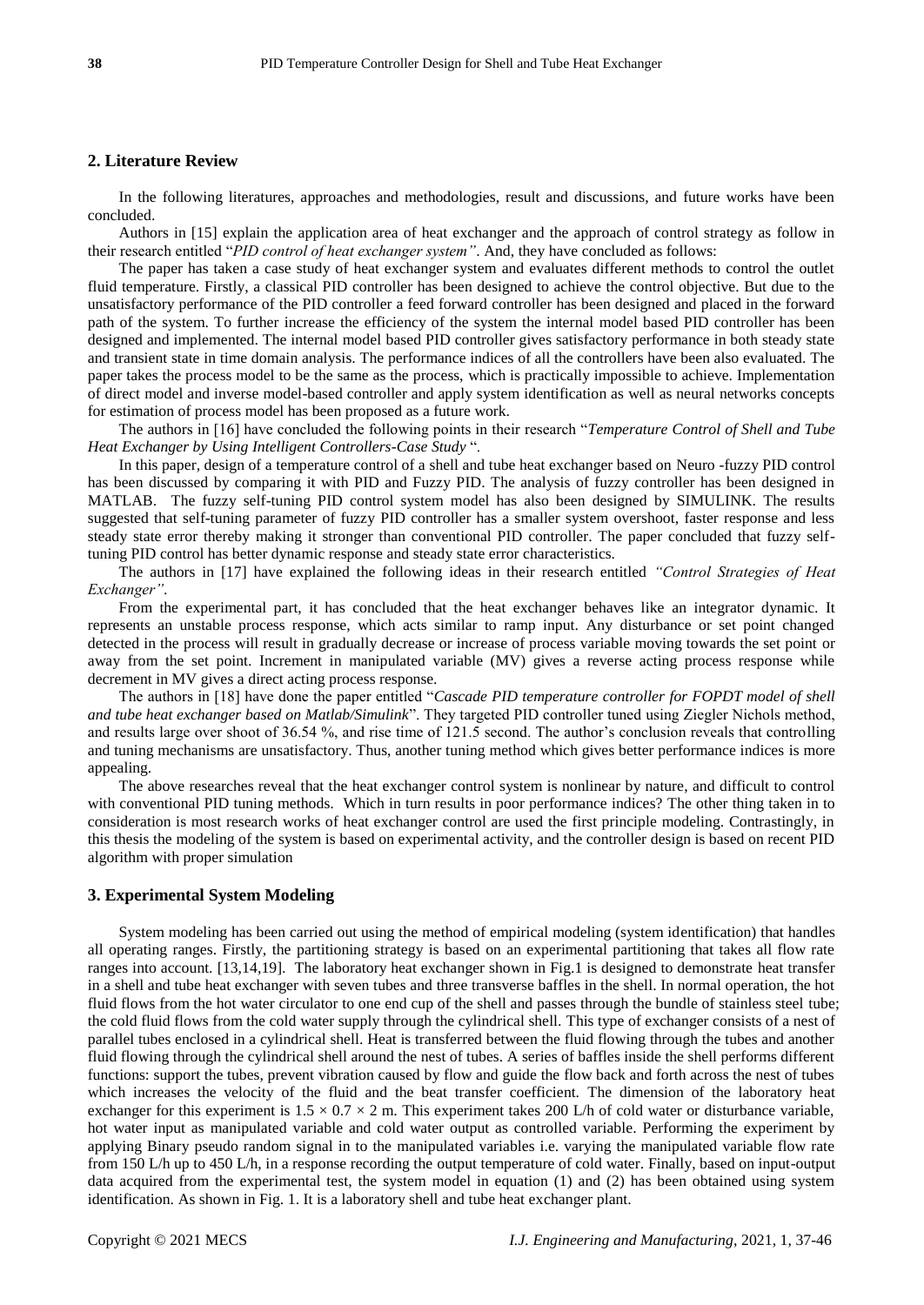

Fig.1. Laboratory Shell and tube heat exchanger plant



Fig. 2. Overall process control of shell and tube heat exchanger system

Shown in Fig. 3. is a flow chart of system identification that used to find the model of system.



Fig. 3. System identification flow chart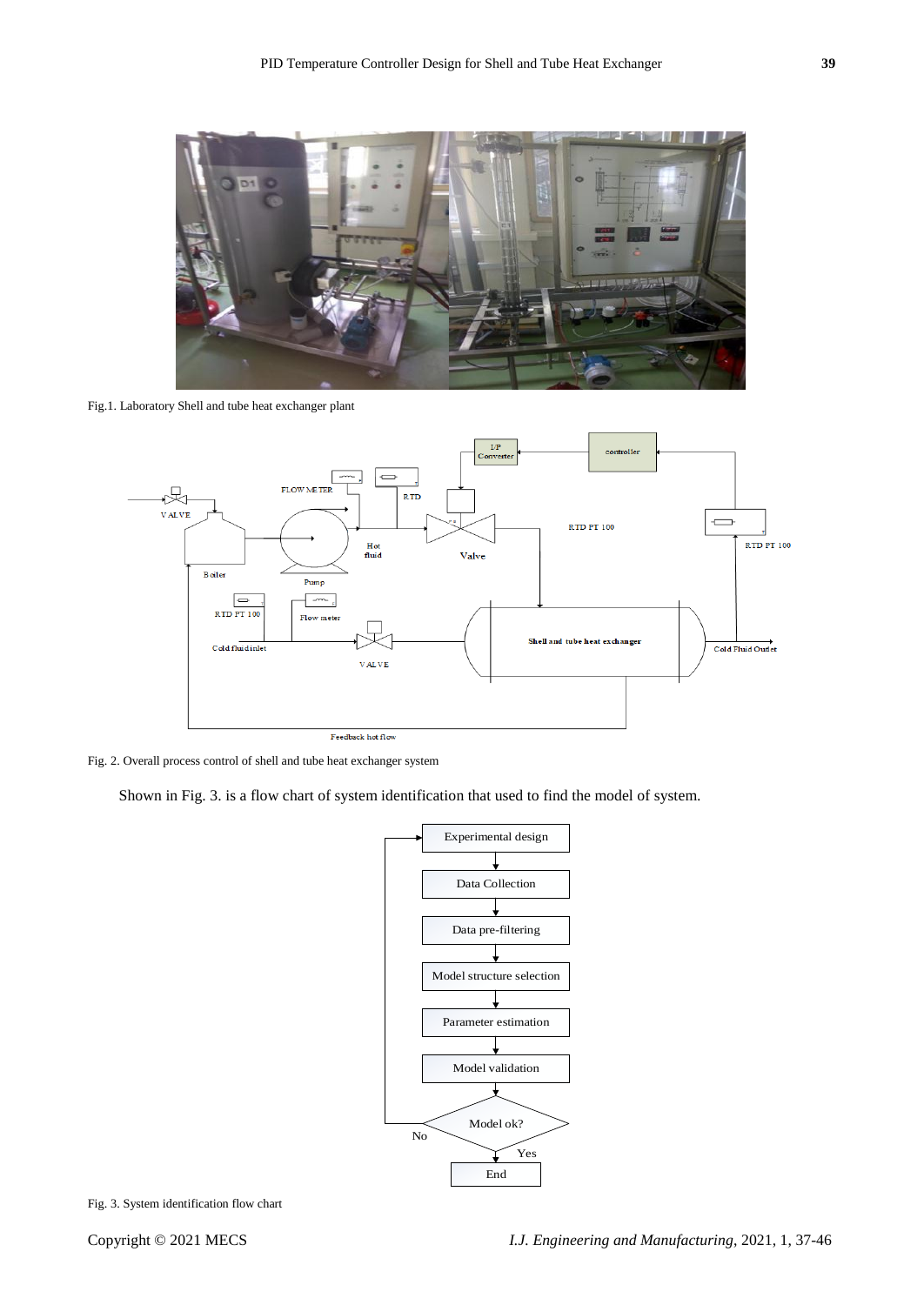The system input is assigned with different amplitudes, ranging from 150 L/h to 450 L/h based on an experimental partitioning strategy. The number of data to be identified is up to 460 with 1 second sampling time. In order to have a disturbance model, apply an input signal through a disturbance variable or change the disturbance variable and record the corresponding controlled variable. The following plant and disturbance transfer function model for shell and tube heat exchanger was obtained using the system identification modeling approach. The experimental design shall be shown in Table 1.

|  | Table 1. System identification experimental specification |  |
|--|-----------------------------------------------------------|--|
|  |                                                           |  |

| No of Tests | Hot water flow rate $(L/h)$ | Cold water<br>flowrate $(L/h)$ | Hot water<br>temperature( ${}^{\circ}$ C) | Cold water temperature<br>$(^{\circ}C)$ |
|-------------|-----------------------------|--------------------------------|-------------------------------------------|-----------------------------------------|
| Test One    | 150                         | 200                            | 42                                        | 28                                      |
| Test Two    | 300                         | 200                            | 48                                        | 28                                      |
| Test three  | 450                         | 200                            | 40                                        | 28                                      |

From the system identification the following process and disturbance model is obtained:

*A. Plant Model*

$$
G(s) = \frac{0.23601(1+49.8)}{(1+9.625)(1+567.9s)} e^{-3.252}
$$
 (1)

*B. Disturbance Model*

$$
G_{d}\left(s\right) = \frac{0.00013953\left(1 + 0.1772S\right)}{\left(1 + 0.1745S\right)\left(1 + 0.2342S\right)}
$$
\n(2)

As shown in Fig. 4. and Fig. 5. the open loop system transfer function of the modeled shell and tube heat exchanger with disturbance input and the corresponding system response.



Fig.4. Open loop system transfer function





#### **4. Pid Controller Design**

#### *A. Ziegler-Nichols PID Tuning*

There are two approaches called Ziegler and Nichol's tuning rules which are the first rule and the second rule. Since the Plant model and disturbance model is second order system plus time delay with zero system. Additionally, the plant model does not cross the j $\omega$ -axis. Therefore, it is not possible to design the Ziegler-Nichols second rule tuning [7],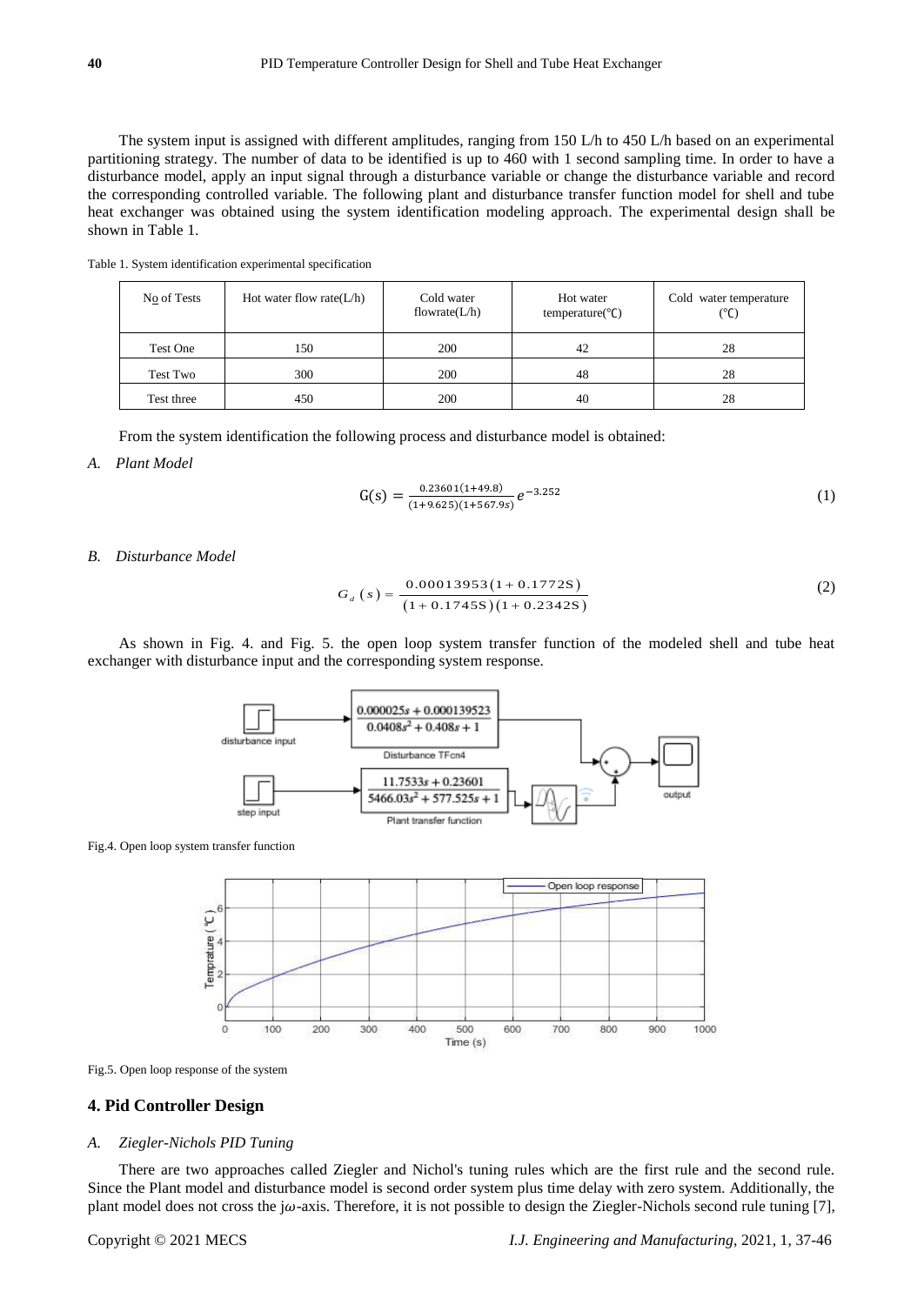but it is possible to design the first rule by approximating the FOPDT to the SOPDT model of the plant. Using a firstorder system with a transport delay, the following controller was used as follows:

$$
\frac{G(s)}{U(s)} = \frac{Ke^{-Ls}}{T_s + 1} \tag{3}
$$

Table 3. Ziegler- Nichols first rule tuning method

| Type of controller | $K_P$                  | $T_i$    | $T_d$ |
|--------------------|------------------------|----------|-------|
| P                  | $\boldsymbol{\tau}$    | $\infty$ |       |
| PI                 | 0.9<br>,,              | 0.3      |       |
| PID                | $1.2 \frac{T}{T}$<br>L | 2L       | 0.5L  |

The value for  $K_c = 1.2 \frac{T}{l}$  $\frac{I}{L'}$ ,  $T_i = 2L$  and  $T_d = 5L$ , the plant model is approximated to first order plus time delay system using Taylor series expansion that have similar dynamic and steady state characteristics with the original model. Then, designing the PID controller with Z-N first order rule.

$$
G(s) = \frac{11.7533 + 0.23601}{567.9s + 1} e^{-12.877s}
$$
\n<sup>(4)</sup>

The PID parameters have been developed from the design. The value of  $K_c$  is 52.922,  $T_i$  is 2.05, and  $T_d$  value is 340.08.

#### *B. Cohen-Coon PID tuning method*

The method developed by Cohen and Coon (1953) is based on a first-order plus time-delay process model. A set of tuning parameters was empirically developed to yield a closed-loop response with a quarter decay ratio. The main design requirement is the rejection of load disturbances [7]. The approximated plant model shown as follows and design the controller using Cohen-coon method.

$$
\frac{C(s)}{U(s)} = \frac{K_{p}e^{-\theta s}}{\tau_{p\ s} + 1} \tag{5}
$$

Table 4. Cohen-coon tuning method

| Type of controller | $K_c$                                                                     | $T_i$                                                                                             | $T_d$                                               |
|--------------------|---------------------------------------------------------------------------|---------------------------------------------------------------------------------------------------|-----------------------------------------------------|
| P                  | $\frac{\tau_p}{k_P \theta} \left[ 1 + \frac{\theta}{3 \tau_p} \right]$    | $\infty$                                                                                          | $\mathbf{0}$                                        |
| PI                 | $\frac{\tau_p}{k_P \theta} \left[ 0.9 + \frac{\theta}{12 \tau_p} \right]$ | $\frac{\theta\left[30+\frac{3\theta}{\tau_p}\right]}{9+\frac{20\theta}{\tau_p}}$<br>$\tau_p$      | $\mathbf{0}$                                        |
| PID                | $\frac{\tau_p}{k_p\theta}\left[\frac{4}{3}+\frac{\theta}{4\tau_p}\right]$ | $6\theta$<br>$\frac{\theta\left[32 + \frac{6\theta}{\tau_p}\right]}{13 + \frac{8\theta}{\tau_p}}$ | $4\theta$<br>$\overline{11+\frac{2\theta}{\tau_p}}$ |

The value for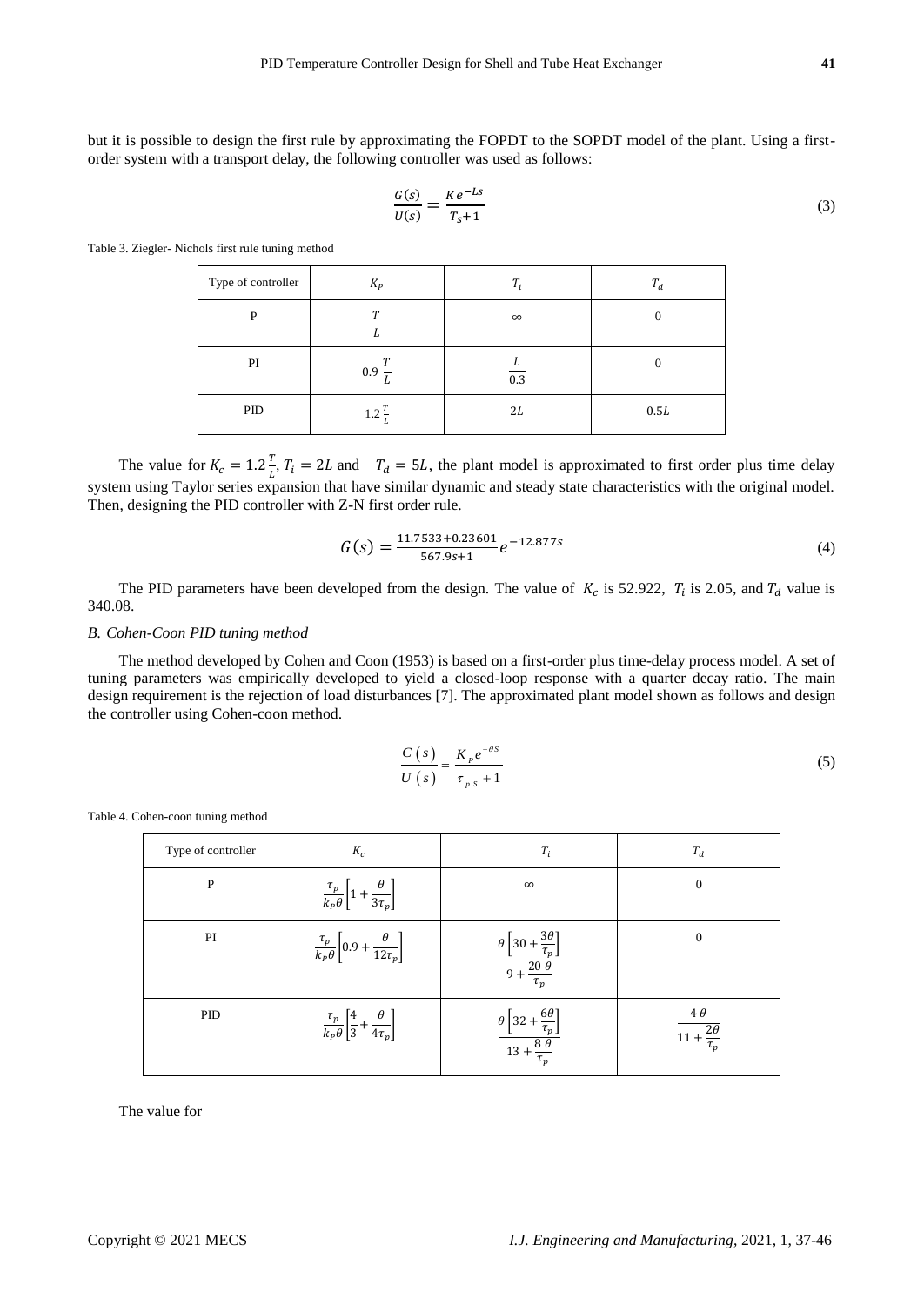$$
K_c = \frac{\tau_p}{k_p \theta} \left[ \frac{4}{3} + \frac{\theta}{4\tau_p} \right] T_i = \frac{\theta \left[ 32 + \frac{6\theta}{\tau_p} \right]}{13 + \frac{8\theta}{\tau_p}}, \quad T_d = \frac{4\theta}{11 + \frac{2\theta}{\tau_p}}
$$
(6)

The plant transfer function is represented as followed

$$
G(s) = \frac{11.7533S + 0.23601}{567.9S + 1} e^{-12.877S}
$$
 (7)

The PID parameters have been developed from the design. The value of  $K_c$  is 254.4,  $T_i$  is 8.1, and  $T_d$  is 1185.5.

#### *C. Chein et al. PID tuning method*

Explanational translet conclusion is expressed on bothomes in  $K_z = \frac{1}{1 + \frac{2\pi}{\epsilon_2}} \int \frac{1}{r} r_z = \frac{1}{1 + \frac{2\pi}{\epsilon_2}}$ <br>
The planational translet conclusion is expressed on bothomes<br>  $C(z) = \frac{11.7332.8 \pm 0.2360 \text{ m}}{1.45 \pm 0$ The controller design is based on a process model. The system which have inverse response plus dead time, and large overshoot plus dead time is much more difficult to control than the usual first-order, second order, or integrating plus dead time systems [20, 21, 22]. The following is Chein et al. PID tuning method.

$$
Gc(S) = Kc\left(1 + \frac{1}{TiS} + \frac{T_d S}{1 + \frac{T_d}{N}S}\right)
$$
\n(8)

PID controller tuning for second order plus time delay with zero model is:

$$
G(s) = \frac{K_m (T_{m3}S + 1) e^{-s r_m}}{(1 + T_{m1}S) + (1 + T_{m2}S)} \, or \, G(s) = \frac{K_m (T_{m3}S + 1) e^{-s r_m}}{T_{m1}S^2 + 2\zeta T_{m1}S + 1} \tag{9}
$$

Table 5. Chein et al PID tuning rule for second order system plus delay (SOSPD)

| K                                                             |                        |          |
|---------------------------------------------------------------|------------------------|----------|
| $0.829 \xi T_{\mbox{\tiny{m1}}}$<br>$\mathbf{K}_{m} \tau_{m}$ | $2\xi T_{m1} - T_{m1}$ | $1T_{d}$ |

$$
1Td = \frac{Tm_1^2}{2\xi Tm_1 - Tm_3} - Tm_3 \tag{10}
$$

$$
N = \frac{Tm_1}{Tm_3 \left(2\xi Tm_1 - Tm_3\right)} - 1\tag{11}
$$

The identified plant model of shell and tube heat exchanger is:

$$
G(s) = \frac{0.23601(1+49.8S)}{(1+9.625S)(1+567.9S)}e^{-3.252S}
$$
(12)

The PID parameters have been developed based on Chein et al. tuning mechanisms. The value of  $K_p$  is 311.43,  $T_i$  is 502.72,  $T_d$  value is -38.9 and filter value (N) of -0.997.

## **5. Results and Discussions**

## *A. Ziegler-Nichols PID Tuning*

The performance indices of the controller are simulated in the MATLAB/Simulink simulation environment. Step input test signals have been used, and the results are illustrated in Fig. 6. The advantage of Ziegler and Nichols first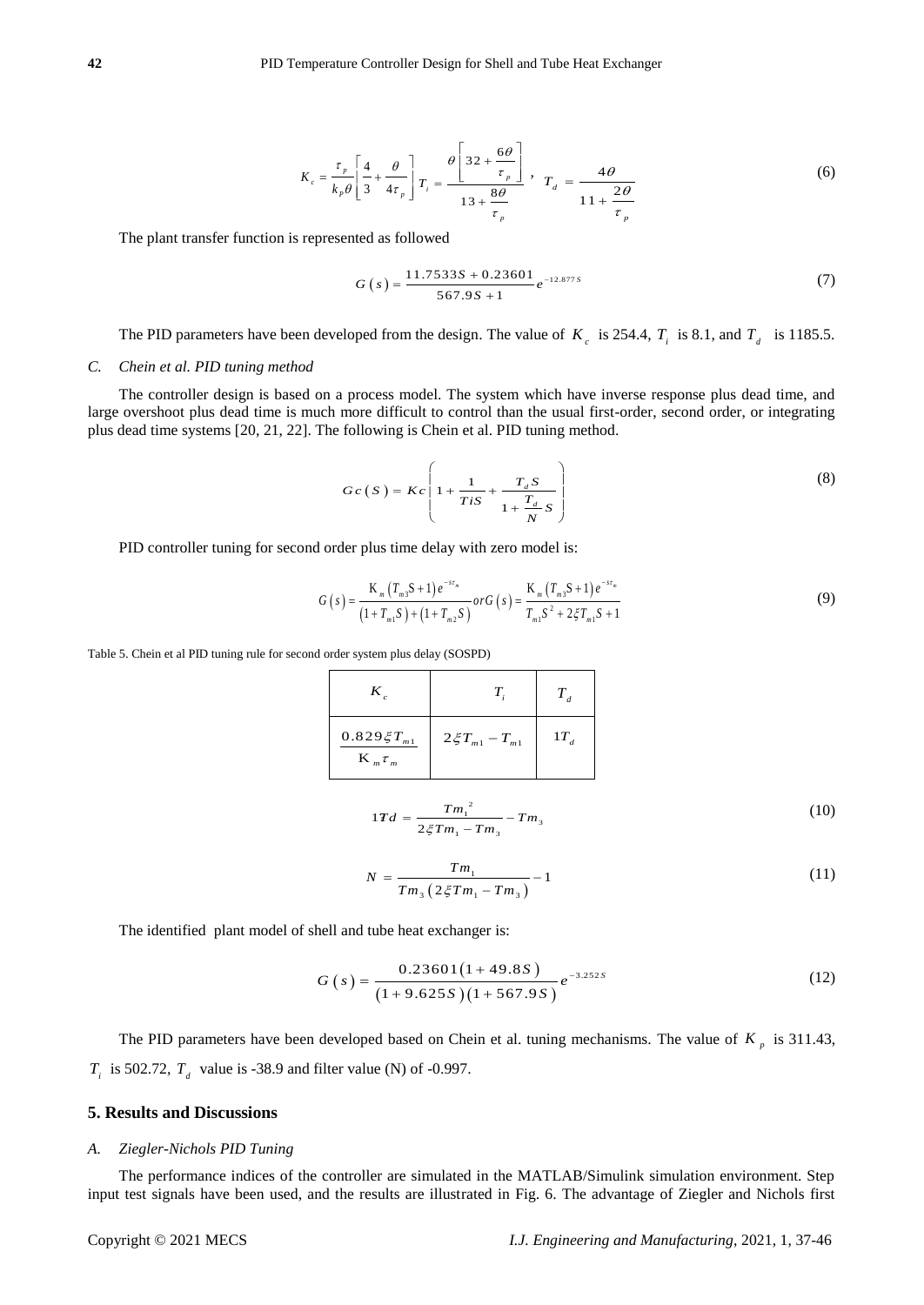method is that the tuning rule is very simple to use. Disadvantages are: Further fine tuning is needed, controller settings are aggressive, resulting in large overshoot and oscillatory responses, poor performance for processes with a dominant delay, closed loop very sensitive to parameter variations and Parameters of the step response may be hard to determine due to measurement noise.



Fig. 6. Output Signal of Ziegler-Nichols PID with Step input

Fig. 6 demonstrates the response of Z-N PID controller with respect to step input. The response performance indices with rise time of 93 second, settling time of 287 second, and overshoot of 34.5 %.

#### *B. Cohen-Coon PID tuning*

Cohen-coon PID tuning is implemented in the MATLAB with step input reference signal. The performance indices of this controller illustrated in Fig. 7. The main design requirement is the rejection of load disturbances. A major problem with the Cohen-Coon parameters is that they tend not to be very robust; that is, a small change in the process parameters can cause the closed-loop system to become unstable.



Fig. 7. Output Signal of Cohen-coon PID with Step input

From Fig. 7 it can be observed that the response of Cohen-coon PID controller with step input. The results from the responses are overshoot of 17 %, rise time of 22 second, and settling time of 90 second.

#### *C. Chein et al. PID tuning*

Chein et al. tuning system the best tuning system for process models which has large overshoot plus dead time process, because the controller overcome the inverse response plus time delay and large overshoot systems. Chein et al. PID tuning is implemented in the MATLAB with step input reference signal. The performance indices of this controller illustrated in Fig. 8. In Chein et al. tuning method both inverse response plus dead time and large overshoot response plus dead time with denominator dynamics of an underdamped nature will be treated.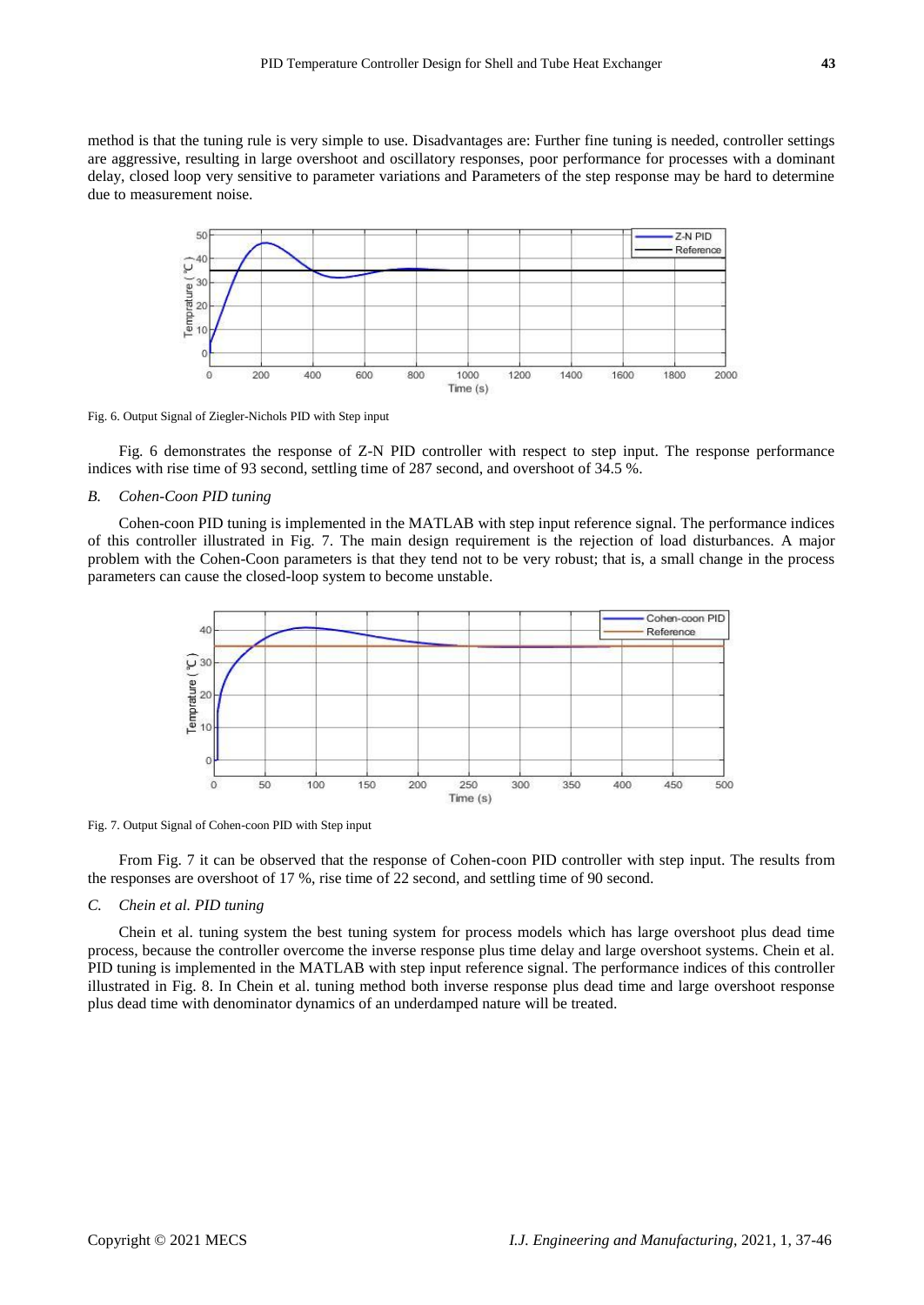

Fig. 8. Output Signal of Chein et al. PID with Step input

Fig. 8. Demonstrate the response of Chein et al. PID controller with step input. The results from the responses are overshoot of 2.577 %, rise time of 43.6 s, and settling time of 63.1 second. The responses are relatively better that others.

#### *D. Comparison of the Results*

Fig.9 shows a comparison of the step response performances of the demonstrated controllers. In case of Ziegler-Nichols PID tuning the overshot of 34.5%, rise time of 93 second and settling time of 287 second, this result shows that more time to track the desired value. And the Cohen-coon PID tuning overshoot of 17%, rise time of 22 second and settling time of 90 second, relatively Cohen-coon is better performance indices than Z-N PID. It can be observed that Chein et al. PID controller have better performance in terms of speed of response and overshoot than Z-N PID and Cohen-coon PID controller.



Fig. 9. Comparison of demonstrated controller's performance

# **6. Conclusions**

Process control application needs to have more accurate plant model and acceptable controller design that can be characterized by less overshoot, rise time and settling time. Specifically, critical process control application required accurate plant modeling and controller design. Modeling and controlling heat exchanger is very challenging task due to its nonlinearity. The solution for such a system is finding mathematical model that represents real and designing better controller which remove the offset and settle fast.

In this paper, laboratory heat exchanger has been used, and the model of the system obtained experimentally using system identification. Process model and disturbance model has been developed by system identification. The system has high overshoot and large settling time naturally. Since three types of PID controller has been designed in order to get better performance indices. From the result it observed that Z-N tuning method and Cohen-coon method is less performance indices than that of Chein et al. PID controller. In case Chein et al. PID the overshoot of 2.577 % and settling time of 63.1 second. The Chein et al method has high tends to overcome large system overshoot and settling time for such a system.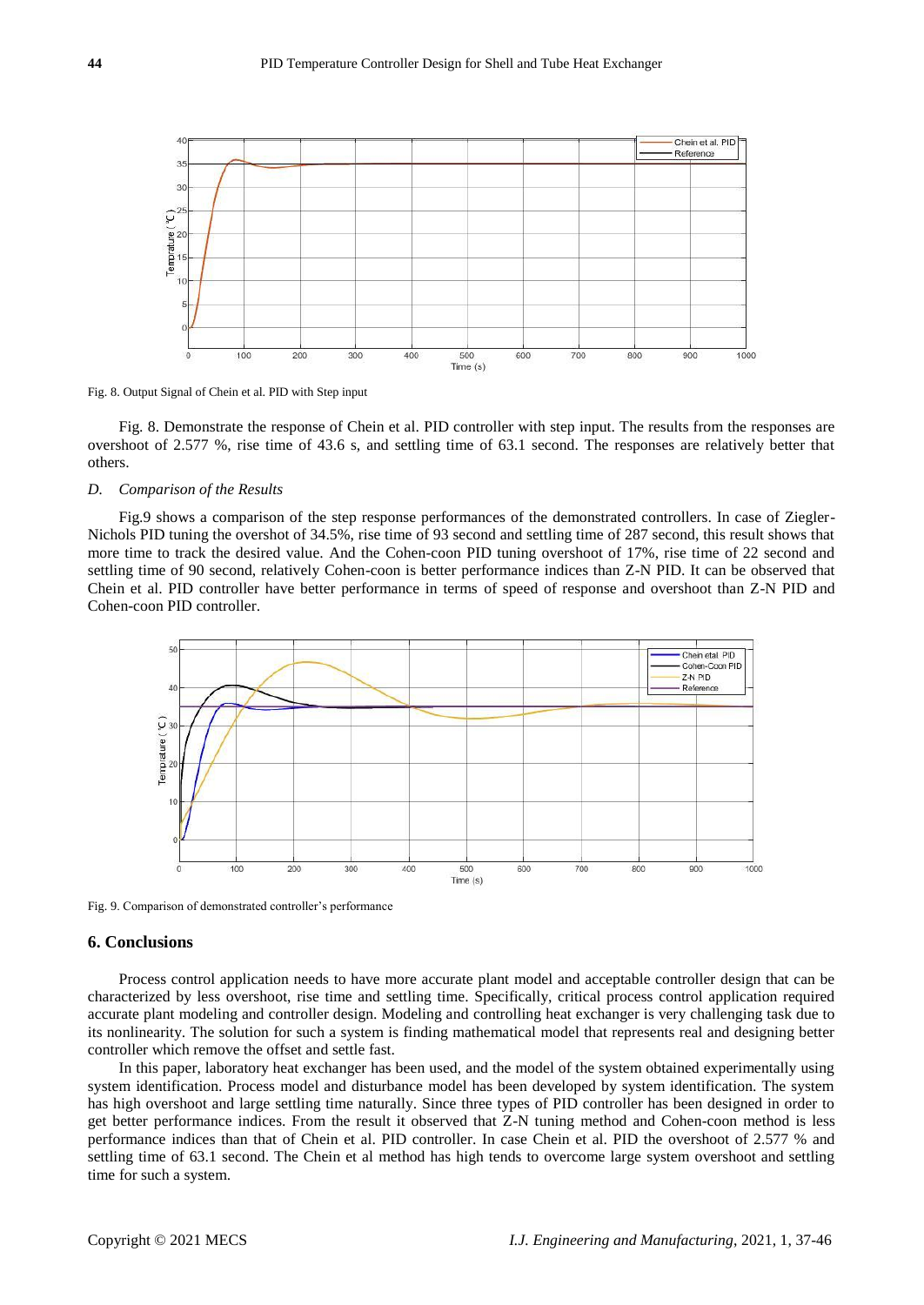### **References**

- [1] S. Nithya et al.," Predictive Controller Design for A Shell and Tube Heat Exchanger," IEEE- ICAESM, 2007, PP1075-1080.
- [2] A. Vasickaninova and M. Bakosova," Robust Controller Design for a Heat Exchanger," International Conference on Process Control, IEEE, Kottayam, India, 2016, PP. 113-118.
- [3] Kuppan Thulukkanam, Heat Exchanger Design Handbook, Second edition, CRC Press, New York, USA, 2013.
- [4] Arun K. Tangirala, Principles of System Identification Theory and Practice, CRC Press, Taylor and Francis Group, Boca Raton, New York, USA, 2015.
- [5] Vinaya Krishna V, K. Ramkumar and V. Alagesan," Control of Heat Exchangers Using Model Predictive Controller," International Conference On Advances in Engineering, Science and Management, IEEE, Nagapattinam, Tamil Nadu, India, 2012, PP. 242-246.
- [6] Shanu Khan, Modeling and Controlling Heat Exchanger Process, Hamirpur, National institute of technology, Lambert Academic publishing, Saarbrucken, Germany, 2017.
- [7] B. Wayne Bequette, Process Control Modeling, Design, and Simulation, Prentice, NJ, USA, 2002
- [8] Sami El Ferik and Ahmed A. Adeniran," Modeling and Identification of Nonlinear Systems: A Review of the Multimodel Approach-Part 1," IEEE Transactions on Systems, Man, And Cybernetics Systems, 2017, V. 47, PP. 2168-2216.
- [9] Farzin Piltan, Shahnaz TayebiHaghighi, Nasri B. Sulaiman,"Comparative Study between ARX and ARMAX System Identification", International Journal of Intelligent Systems and Applications (IJISA), Vol.9, No.2, pp.25-34, 2017. DOI: 10.5815/ijisa.2017.02.04
- [10] Munna Kumar, Ram Sharan Singh, "PID Controller Design for SOPDT using Direct Synthesis Method", International Journal of Intelligent Systems and Applications(IJISA), Vol.11, No.9, pp.56-64, 2019. DOI: 10.5815/ijisa.2019.09.06
- [11] RamaKoteswara Rao Alla, Lekyasri N, Rajani K," PID Control Design for Second Order Systems", International Journal of Engineering and Manufacturing(IJEM), Vol.9, No.4, pp.45-56, 2019.DOI: 10.5815/ijem.2019.04.04
- [12] Thanet Ketthong, Satean Tunyasirut, Deacha Puangdownreong, "Design and Implementation of I-PD Controller for DC Motor Speed Control System by Adaptive Tabu Search", International Journal of Intelligent Systems and Applications(IJISA), Vol.9, No.9, pp.69-78, 2017. DOI: 10.5815/ijisa.2017.09.08
- [13] Control Design Approach Based on Multi-Linear Models, Proceedings of the American Control Conference, Albuquerque, New Mexico June, 3490-3494, (1997).
- [14] Mohammad Ali, Nekoui Seyed and Mohammad Sajadi, "Nonlinear System Identification using Locally Linear Model Tree and Particle Swarm Optimization," IEEE international conference on industrial technology, Mumbai, India, 1563-1568, (2006).
- [15] Yuvraj Bhushan Khare and Yaduvir Sing, "PID Control of Heat Exchanger System," *International Journal of Computer Applications*, volume 8, October, 2010, PP 22-27.
- [16] Mr.P. Sivakumar, Dr.D. Prabhakaran and Dr.T. Kannadasan," Temperature Control of Shell and Tube Heat Exchanger by Using Intelligent Controllers-Case Study," *International Journal of Computational Engineering Research*, Vol. 2, Issue. 8, 2012, PP 285-292.
- [17] Nasser M. Ramli and Haslinda Zabiri," Control Strategies of Heat Exchanger," *International Journal of Engineering Sciences & Research Technology*, ISSN: 2277-9655, February, 2017.
- [18] Erik Tridianto et al," Cascaded PID Temperature Controller for FOPDT Model of Shell and Tube Heat Exchanger Based on Matlab/Simulink," *International Electronics Symposium on Engineering Technology and Applications,* Surabaya, Indonesia, 2017, PP. 185-191.
- [19] Shinichi Imai and Toru Yamamoto," Design and Experiment of a IMC-Based PID Controller using Multiple Local Linear Models," IEEE international conference on emerging technologies and factory automation (ETFA), 6505-6509, (2017).
- [20] Aidan O'Dwyer, Hand Book of PI and PID Controller Tuning Rules, Dublin Institute of Technology, Ireland, Imperial College Press, London, (2009).
- [21] Kiam Heong Ang and Gregory Chong, "PID Control System Analysis, Design, and Technology," IEEE Transactions on Control Systems Technology, V.13, 559-576 (2005).
- [22] Chien et al.," Simple PID Controller Tuning Method for Processes with Inverse Response Plus Dead Time or Large Overshoot Response Plus Dead Time," Industrial and engineering chemistry research, V. 42, 4461-4477, (2003)

#### **Authors' Profiles**



Firew Dereje has received BSC degrees from Hawassa University, Ethiopia by Electrical and computer Engineering in 2013 and MSC degrees from Addis Ababa Science and Technology University, Ethiopia by Electrical Engineering (Control and instrumentation Engineering Specialization) in 2019. He is currently lecturer and Head of Electrical and Computer Engineering in Mettu University, Ethiopia, under College of Engineering and Technology. He has publication on ICAST 2019 and different international journals. His research interests are backhaul networks, power reliability, power quality, Controller Design, and IOT.